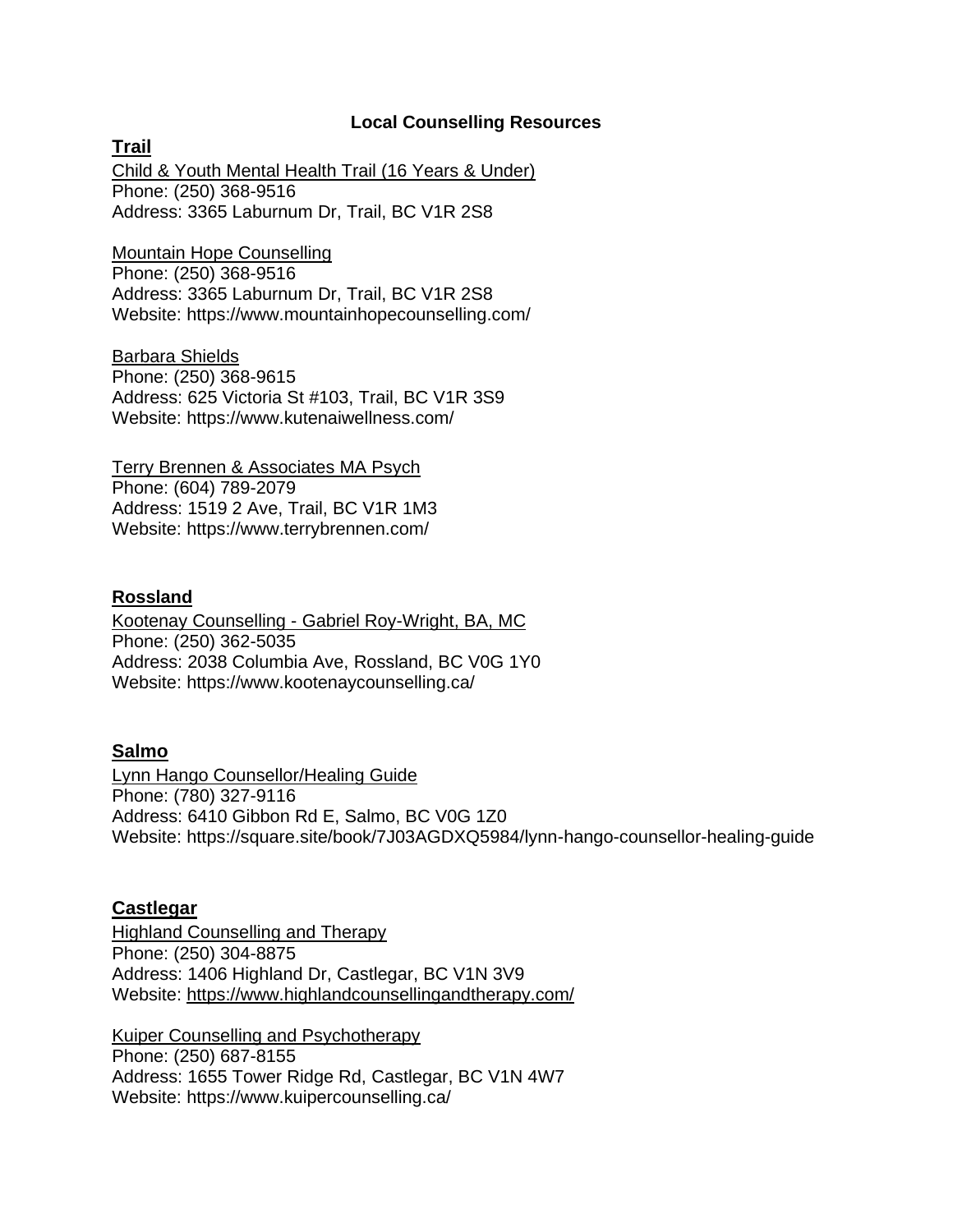West Kootenay Counselling Services

[Phone:](https://www.google.com/search?rlz=1C1CAFB_enCA840CA840&sxsrf=AOaemvJl_g_3u1HKWkOYLuKuePuU5RDivA:1630002829930&q=west+kootenay+counselling+services+castlegar+phone&ludocid=2407198124182774044&sa=X&ved=2ahUKEwiz1ZPdqc_yAhW4CTQIHTH_BPkQ6BMwB3oECA4QAg) [\(250\) 826-4410](https://www.google.com/search?q=counseling%20near%20me&rlz=1C1CAFB_enCA840CA840&sxsrf=AOaemvK_n_S3oSQCAD9wIla2NEvpEoSfFg:1630000100918&ei=stEnYdzUBunI7gLciITwAw&oq=counseling+near+me&gs_lcp=Cgdnd3Mtd2l6EAMyCwgAEIAEELEDEMkDMgUIABCSAzIFCAAQgAQyBQgAEIAEMgUIABCABDIFCAAQgAQyBQgAEIAEMgUIABCABDIFCAAQgAQyBQgAEIAEOg0ILhDHARDRAxAnEJMCOgQIIxAnOgsILhDHARCvARCRAjoFCAAQkQI6DgguEIAEELEDEMcBEKMCOhEILhCABBCxAxCDARDHARDRAzoLCAAQgAQQsQMQgwE6CggAELEDEIMBEEM6BAgAEEM6BwgAELEDEEM6CAgAEIAEELEDOgoIABCABBCHAhAUSgQIQRgAUKuNIljDoCJg2KEiaABwAngBgAGtAogBxA-SAQc4LjcuMS4xmAEAoAEBwAEB&sclient=gws-wiz&ved=2ahUKEwiXp_7Hn8_yAhXYITQIHW7LCGwQvS4wAHoECBcQGA&uact=5&tbs=lrf:!1m4!1u3!2m2!3m1!1e1!2m1!1e3!3sIAE,lf:1,lf_ui:2&tbm=lcl&rflfq=1&num=10&rldimm=6430632487212024546&lqi=ChJjb3Vuc2VsaW5nIG5lYXIgbWUiA5ABAUjVyoqghLCAgAhaIhAAGAAYARgCIhJjb3Vuc2VsaW5nIG5lYXIgbWUqBAgDEACSAQljb3Vuc2Vsb3KaASNDaFpEU1VoTk1HOW5TMFZKUTBGblNVUlROelJ0V1U5UkVBRaoBEhABKg4iCmNvdW5zZWxpbmcoAA&rlst=f) [Address:](https://www.google.com/search?rlz=1C1CAFB_enCA840CA840&sxsrf=AOaemvJl_g_3u1HKWkOYLuKuePuU5RDivA:1630002829930&q=west+kootenay+counselling+services+castlegar+address&ludocid=2407198124182774044&sa=X&ved=2ahUKEwiz1ZPdqc_yAhW4CTQIHTH_BPkQ6BMwBXoECAAQAg) 214 11 Ave, Castlegar, BC V1N 1J2 Website:<https://www.wkcounselling.com/>

Ava Clark Counselling

[Phone:](https://www.google.com/search?rlz=1C1CAFB_enCA840CA840&sxsrf=AOaemvItrl-bDCyhGjFhkXylIupG8MINLQ:1630002887487&q=ava+clark+counselling+phone&ludocid=10784656604833315051&sa=X&ved=2ahUKEwiTpsz4qc_yAhW4FTQIHbK9BlYQ6BMwCHoECBAQAg) [\(250\) 608-3195](https://www.google.com/search?q=counseling%20near%20me&rlz=1C1CAFB_enCA840CA840&sxsrf=AOaemvK_n_S3oSQCAD9wIla2NEvpEoSfFg:1630000100918&ei=stEnYdzUBunI7gLciITwAw&oq=counseling+near+me&gs_lcp=Cgdnd3Mtd2l6EAMyCwgAEIAEELEDEMkDMgUIABCSAzIFCAAQgAQyBQgAEIAEMgUIABCABDIFCAAQgAQyBQgAEIAEMgUIABCABDIFCAAQgAQyBQgAEIAEOg0ILhDHARDRAxAnEJMCOgQIIxAnOgsILhDHARCvARCRAjoFCAAQkQI6DgguEIAEELEDEMcBEKMCOhEILhCABBCxAxCDARDHARDRAzoLCAAQgAQQsQMQgwE6CggAELEDEIMBEEM6BAgAEEM6BwgAELEDEEM6CAgAEIAEELEDOgoIABCABBCHAhAUSgQIQRgAUKuNIljDoCJg2KEiaABwAngBgAGtAogBxA-SAQc4LjcuMS4xmAEAoAEBwAEB&sclient=gws-wiz&ved=2ahUKEwiXp_7Hn8_yAhXYITQIHW7LCGwQvS4wAHoECBcQGA&uact=5&tbs=lrf:!1m4!1u3!2m2!3m1!1e1!2m1!1e3!3sIAE,lf:1,lf_ui:2&tbm=lcl&rflfq=1&num=10&rldimm=6430632487212024546&lqi=ChJjb3Vuc2VsaW5nIG5lYXIgbWUiA5ABAUjVyoqghLCAgAhaIhAAGAAYARgCIhJjb3Vuc2VsaW5nIG5lYXIgbWUqBAgDEACSAQljb3Vuc2Vsb3KaASNDaFpEU1VoTk1HOW5TMFZKUTBGblNVUlROelJ0V1U5UkVBRaoBEhABKg4iCmNvdW5zZWxpbmcoAA&rlst=f) [Address:](https://www.google.com/search?rlz=1C1CAFB_enCA840CA840&sxsrf=AOaemvItrl-bDCyhGjFhkXylIupG8MINLQ:1630002887487&q=ava+clark+counselling+address&ludocid=10784656604833315051&sa=X&ved=2ahUKEwiTpsz4qc_yAhW4FTQIHbK9BlYQ6BMwBXoECAAQAg) 1237 3rd Street Unit A- Castlegar, B.C. V1N 1Z6 Website: <https://www.avaclarkcounselling.com/>

Van Dyke Counselling [Phone:](https://www.google.com/search?rlz=1C1CAFB_enCA840CA840&sxsrf=AOaemvJ2oZcF19z_qXjyaqa-uvLeVkgMqQ:1630002977926&q=van+d%E2%80%8By%E2%80%8Bke%E2%80%8B+counselling+castlegar+phone&ludocid=17736227792256515202&sa=X&ved=2ahUKEwifkNqjqs_yAhXSN30KHRbGAVgQ6BMwB3oECAQQAg) [\(250\) 304-5397](https://www.google.com/search?q=counseling%20near%20me&rlz=1C1CAFB_enCA840CA840&sxsrf=AOaemvK_n_S3oSQCAD9wIla2NEvpEoSfFg:1630000100918&ei=stEnYdzUBunI7gLciITwAw&oq=counseling+near+me&gs_lcp=Cgdnd3Mtd2l6EAMyCwgAEIAEELEDEMkDMgUIABCSAzIFCAAQgAQyBQgAEIAEMgUIABCABDIFCAAQgAQyBQgAEIAEMgUIABCABDIFCAAQgAQyBQgAEIAEOg0ILhDHARDRAxAnEJMCOgQIIxAnOgsILhDHARCvARCRAjoFCAAQkQI6DgguEIAEELEDEMcBEKMCOhEILhCABBCxAxCDARDHARDRAzoLCAAQgAQQsQMQgwE6CggAELEDEIMBEEM6BAgAEEM6BwgAELEDEEM6CAgAEIAEELEDOgoIABCABBCHAhAUSgQIQRgAUKuNIljDoCJg2KEiaABwAngBgAGtAogBxA-SAQc4LjcuMS4xmAEAoAEBwAEB&sclient=gws-wiz&ved=2ahUKEwiXp_7Hn8_yAhXYITQIHW7LCGwQvS4wAHoECBcQGA&uact=5&tbs=lrf:!1m4!1u3!2m2!3m1!1e1!2m1!1e3!3sIAE,lf:1,lf_ui:2&tbm=lcl&rflfq=1&num=10&rldimm=6430632487212024546&lqi=ChJjb3Vuc2VsaW5nIG5lYXIgbWUiA5ABAUjVyoqghLCAgAhaIhAAGAAYARgCIhJjb3Vuc2VsaW5nIG5lYXIgbWUqBAgDEACSAQljb3Vuc2Vsb3KaASNDaFpEU1VoTk1HOW5TMFZKUTBGblNVUlROelJ0V1U5UkVBRaoBEhABKg4iCmNvdW5zZWxpbmcoAA&rlst=f) [Address:](https://www.google.com/search?rlz=1C1CAFB_enCA840CA840&sxsrf=AOaemvJ2oZcF19z_qXjyaqa-uvLeVkgMqQ:1630002977926&q=van+d%E2%80%8By%E2%80%8Bke%E2%80%8B+counselling+castlegar+address&ludocid=17736227792256515202&sa=X&ved=2ahUKEwifkNqjqs_yAhXSN30KHRbGAVgQ6BMwBXoECAAQAg) 1010 3 St, Castlegar, BC V1N 2A2 Website: <https://vandykecounselling.ca/>

Erica Terry-Ortega - Family Counsellor Phone: (250) 608-2252

[Kathie Robertson, MA, RCC](https://www.kathierobertsoncounselling.com/) [Phone:](https://www.google.com/search?rlz=1C1CAFB_enCA840CA840&sxsrf=AOaemvKyGbd00GeTTtuk3FRui6nFav4kxQ:1630003012604&q=kathie+robertson+castlegar+phone&ludocid=16453298916133545377&sa=X&ved=2ahUKEwjzj520qs_yAhXSIjQIHcX-BIwQ6BMwCHoECAwQAg) [\(250\) 365-7945](https://www.google.com/search?q=counseling%20near%20me&rlz=1C1CAFB_enCA840CA840&sxsrf=AOaemvK_n_S3oSQCAD9wIla2NEvpEoSfFg:1630000100918&ei=stEnYdzUBunI7gLciITwAw&oq=counseling+near+me&gs_lcp=Cgdnd3Mtd2l6EAMyCwgAEIAEELEDEMkDMgUIABCSAzIFCAAQgAQyBQgAEIAEMgUIABCABDIFCAAQgAQyBQgAEIAEMgUIABCABDIFCAAQgAQyBQgAEIAEOg0ILhDHARDRAxAnEJMCOgQIIxAnOgsILhDHARCvARCRAjoFCAAQkQI6DgguEIAEELEDEMcBEKMCOhEILhCABBCxAxCDARDHARDRAzoLCAAQgAQQsQMQgwE6CggAELEDEIMBEEM6BAgAEEM6BwgAELEDEEM6CAgAEIAEELEDOgoIABCABBCHAhAUSgQIQRgAUKuNIljDoCJg2KEiaABwAngBgAGtAogBxA-SAQc4LjcuMS4xmAEAoAEBwAEB&sclient=gws-wiz&ved=2ahUKEwiXp_7Hn8_yAhXYITQIHW7LCGwQvS4wAHoECBcQGA&uact=5&tbs=lrf:!1m4!1u3!2m2!3m1!1e1!2m1!1e3!3sIAE,lf:1,lf_ui:2&tbm=lcl&rflfq=1&num=10&rldimm=6430632487212024546&lqi=ChJjb3Vuc2VsaW5nIG5lYXIgbWUiA5ABAUjVyoqghLCAgAhaIhAAGAAYARgCIhJjb3Vuc2VsaW5nIG5lYXIgbWUqBAgDEACSAQljb3Vuc2Vsb3KaASNDaFpEU1VoTk1HOW5TMFZKUTBGblNVUlROelJ0V1U5UkVBRaoBEhABKg4iCmNvdW5zZWxpbmcoAA&rlst=f) [Address:](https://www.google.com/search?rlz=1C1CAFB_enCA840CA840&sxsrf=AOaemvKyGbd00GeTTtuk3FRui6nFav4kxQ:1630003012604&q=kathie+robertson+castlegar+address&ludocid=16453298916133545377&sa=X&ved=2ahUKEwjzj520qs_yAhXSIjQIHcX-BIwQ6BMwBXoECAAQAg) 214 11 Ave, Castlegar, BC V1N 1J2 Website: https://www.kathierobertsoncounselling.com/

Jo-Anne Stoltz, [PhD](https://www.kootenaycounselling.com/) [Phone:](https://www.google.com/search?rlz=1C1CAFB_enCA840CA840&sxsrf=AOaemvKHfZ4fLGf9Ud-jVQhO5RPxq-wwKA:1630003063759&q=jo-anne+stoltz+castlegar+phone&ludocid=11087035586446537438&sa=X&ved=2ahUKEwjYzs_Mqs_yAhUTKH0KHW8zCP8Q6BMwB3oECAUQAg) [\(250\) 365-3844](https://www.google.com/search?q=counseling%20near%20me&rlz=1C1CAFB_enCA840CA840&sxsrf=AOaemvK_n_S3oSQCAD9wIla2NEvpEoSfFg:1630000100918&ei=stEnYdzUBunI7gLciITwAw&oq=counseling+near+me&gs_lcp=Cgdnd3Mtd2l6EAMyCwgAEIAEELEDEMkDMgUIABCSAzIFCAAQgAQyBQgAEIAEMgUIABCABDIFCAAQgAQyBQgAEIAEMgUIABCABDIFCAAQgAQyBQgAEIAEOg0ILhDHARDRAxAnEJMCOgQIIxAnOgsILhDHARCvARCRAjoFCAAQkQI6DgguEIAEELEDEMcBEKMCOhEILhCABBCxAxCDARDHARDRAzoLCAAQgAQQsQMQgwE6CggAELEDEIMBEEM6BAgAEEM6BwgAELEDEEM6CAgAEIAEELEDOgoIABCABBCHAhAUSgQIQRgAUKuNIljDoCJg2KEiaABwAngBgAGtAogBxA-SAQc4LjcuMS4xmAEAoAEBwAEB&sclient=gws-wiz&ved=2ahUKEwiXp_7Hn8_yAhXYITQIHW7LCGwQvS4wAHoECBcQGA&uact=5&tbs=lrf:!1m4!1u3!2m2!3m1!1e1!2m1!1e3!3sIAE,lf:1,lf_ui:2&tbm=lcl&rflfq=1&num=10&rldimm=6430632487212024546&lqi=ChJjb3Vuc2VsaW5nIG5lYXIgbWUiA5ABAUjVyoqghLCAgAhaIhAAGAAYARgCIhJjb3Vuc2VsaW5nIG5lYXIgbWUqBAgDEACSAQljb3Vuc2Vsb3KaASNDaFpEU1VoTk1HOW5TMFZKUTBGblNVUlROelJ0V1U5UkVBRaoBEhABKg4iCmNvdW5zZWxpbmcoAA&rlst=f) [Address:](https://www.google.com/search?rlz=1C1CAFB_enCA840CA840&sxsrf=AOaemvKHfZ4fLGf9Ud-jVQhO5RPxq-wwKA:1630003063759&q=jo-anne+stoltz+castlegar+address&ludocid=11087035586446537438&sa=X&ved=2ahUKEwjYzs_Mqs_yAhUTKH0KHW8zCP8Q6BMwBXoECAAQAg) 1237 unit A 3 St, Castlegar, BC V1N 1Z6 Website:<https://www.kootenaycounselling.com/>

Holly Smee, MA, RCC HollyTree Wellness Centre [Phone:](https://www.google.com/search?rlz=1C1CAFB_enCA840CA840&sxsrf=AOaemvJrkkSuQAPD9WfPilhECY1Qp-R3hA:1630450772502&q=hollytree+wellness+phone&ludocid=2227182833286804400&sa=X&ved=2ahUKEwiD7fi4rtzyAhVhIjQIHUw8CDMQ6BMwHHoECDEQAg) [\(250\) 304-9654](https://www.google.com/search?q=holly+smee&rlz=1C1CAFB_enCA840CA840&sxsrf=AOaemvLnHdgDiV4i-bqBRbgkZM0Xt46IYA%3A1630450659463&ei=47MuYbrDG7Hi7_UP2_KL-A8&oq=holly+smee&gs_lcp=Cgdnd3Mtd2l6EAMyDgguEIAEEMcBEK8BEJMCMgYIABAWEB4yBggAEBYQHjoECCMQJzoFCAAQkQI6BAguEEM6CwgAEIAEELEDEIMBOg4ILhCABBCxAxDHARCjAjoOCC4QgAQQsQMQxwEQ0QM6CAgAELEDEIMBOgQIABBDOgoILhDHARCvARBDOgsILhDHARCvARCRAjoFCAAQgAQ6CAguEIAEELEDOggIABCABBCxAzoHCC4QQxCTAjoHCC4QsQMQQzoLCC4QgAQQxwEQrwE6DQguELEDEIMBEEMQkwI6BQguEIAEOgsILhCABBCxAxCDAToLCC4QgAQQsQMQkwI6DgguEIAEELEDEIMBEJMCOggIABAWEAoQHjoKCC4QsQMQDRCTAjoECAAQDToHCAAQyQMQDToECC4QDToKCC4QxwEQrwEQDToHCAAQsQMQCjoKCC4QxwEQrwEQCjoECAAQCjoHCAAQgAQQCkoECEEYAFCnzARY3OcEYKvpBGgEcAB4AIABnwGIAZgLkgEDOS41mAEAoAEBwAEB&sclient=gws-wiz&ved=0ahUKEwj6wIWDrtzyAhUx8bsIHVv5Av8Q4dUDCA8&uact=5) [Address:](https://www.google.com/search?rlz=1C1CAFB_enCA840CA840&sxsrf=AOaemvJrkkSuQAPD9WfPilhECY1Qp-R3hA:1630450772502&q=hollytree+wellness+address&ludocid=2227182833286804400&sa=X&ved=2ahUKEwiD7fi4rtzyAhVhIjQIHUw8CDMQ6BMwGnoECCgQAg) 214 11 Ave, Castlegar, BC V1N 1J2 Website:<https://www.hollysmee.com/>

[Jineya Naicker Clinical Counselling](https://www.jineyanaickercounselling.com/) [Phone:](https://www.google.com/search?rlz=1C1CAFB_enCA840CA840&sxsrf=AOaemvJrkkSuQAPD9WfPilhECY1Qp-R3hA:1630450772502&q=hollytree+wellness+phone&ludocid=2227182833286804400&sa=X&ved=2ahUKEwiD7fi4rtzyAhVhIjQIHUw8CDMQ6BMwHHoECDEQAg) (250) 800 0773

#### **Nelson**

Child & Youth Mental Health Nelson (16 Years & Under) Phone: (250) 352 3504 [Address:](https://www.google.com/search?rlz=1C1CAFB_enCA840CA840&sxsrf=AOaemvK-pTIhXYnKy4I0xsC_ZDd5kRRSXg:1630003571553&q=barbara+shields+trail+address&ludocid=5188861547475905304&sa=X&ved=2ahUKEwi35uW-rM_yAhVQIjQIHVd2DKgQ6BMwBXoECAAQAg) 201 - 518 Lake Street, Nelson, BC, V1L 4C6

Brooke Mandseth Psychologist [Phone:](https://www.google.com/search?rlz=1C1CAFB_enCA840CA840&sxsrf=AOaemvLEmOlEH9gm_UhB1-g3ChKHe4wQ2A:1631555589313&q=brooke+mandseth+nelson+phone&ludocid=12593352549765689895&sa=X&ved=2ahUKEwiU7dOawvzyAhX0KDQIHaBRACsQ6BN6BAgyEAI) [\(250\) 505-4391](https://www.google.com/search?q=brooke+mansdeth&rlz=1C1CAFB_enCA840CA840&oq=brooke+mansdeth&aqs=chrome..69i57j46i13i175i199.2687j0j4&sourceid=chrome&ie=UTF-8) [Address:](https://www.google.com/search?rlz=1C1CAFB_enCA840CA840&sxsrf=AOaemvLEmOlEH9gm_UhB1-g3ChKHe4wQ2A:1631555589313&q=brooke+mandseth+nelson+address&ludocid=12593352549765689895&sa=X&ved=2ahUKEwiU7dOawvzyAhX0KDQIHaBRACsQ6BN6BAgrEAI) 2124 Ymir Rd, Nelson, BC V1L 6Y9